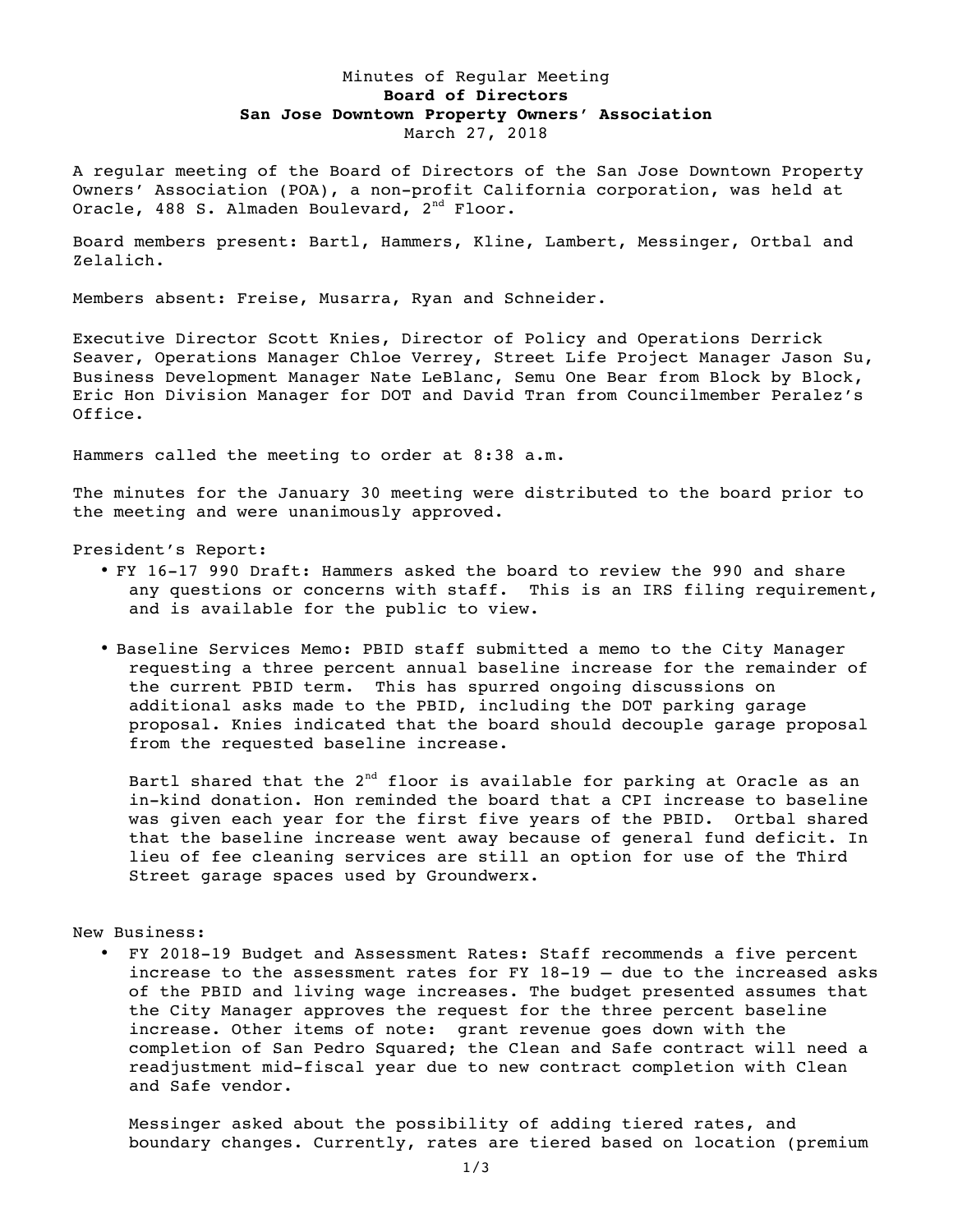versus basic) and building type (commercial versus residential). To change the boundaries of the district would require changing the management plan, and this is likely best to do when we consider district renewal in three years. Zones were originally based on demand for services – changes to those zones would need to reflect increased demand.

Lambert asked about the impact to service levels during BART construction. It's anticipated VTA will have increased fee-for-service contract for cleaning and safety during construction. Additionally, Ortbal and Citystaff working on a master cooperative agreement for BART construction to handle specific concerns including: management of construction, outreach, cleaning and notifications. Seaver shared that staff is already working on possible impacts to PBID services, including increased Groundwerx services and a business interruption fund.

Ortbal asked how staff came to the recommended five percent increase. The PBID is being asked to do more management of the public realm, additionally there is a concern over asking for a large increase when it is likely the district will be up for renewal in the midst of BART construction. This increase would also positively impact the Street life budget, allowing the PBID to consider another large scale project, like the Almaden median redesign.

Zelalich asked if the median redesign is selected, will private donors would be approached to contribute. Knies shared that all adjacent property owners will be asked to participate directly with the project.

Kline asked staff to come with a proposal for the Almaden median redesign, including possible contributions from adjacent property owners. Kline also indicated that this proposal can be separate from the budget and assessment increase proposed today.

Kline motioned to accept the staff's recommendation of a five percent increase to the assessment rates and approve the FY 18-19 budget, Messinger seconded. The board unanimously approved the motion.

• San Pedro Squared:

Parklet funding was appropriated at the previous meeting and \$50,000 from the Knight Foundation has been received. On-going negotiations with SJMADE has moved the opening to May 18. Staff is collaborating with the District 3 office, CSJ DOT AND SJMADE on closing San Pedro Street for the weekend.

SJMADE has proposed branding the project Moment at San Pedro Squared, which will appear on marketing and social media accounts. Tenants for the shops are still unconfirmed, but will be in place for the opening on May 18.

## Staff Reports:

• Operations Report: Chloe Verrey presented highlights from the Operations Report on pages 9-12 in the agenda packet.

One Bear left room during the Clean and Safe RFP discussion.

• Streetlife Report: Jason Su presented highlights from the Streetlife Report on pages 13-15 in the agenda packet.